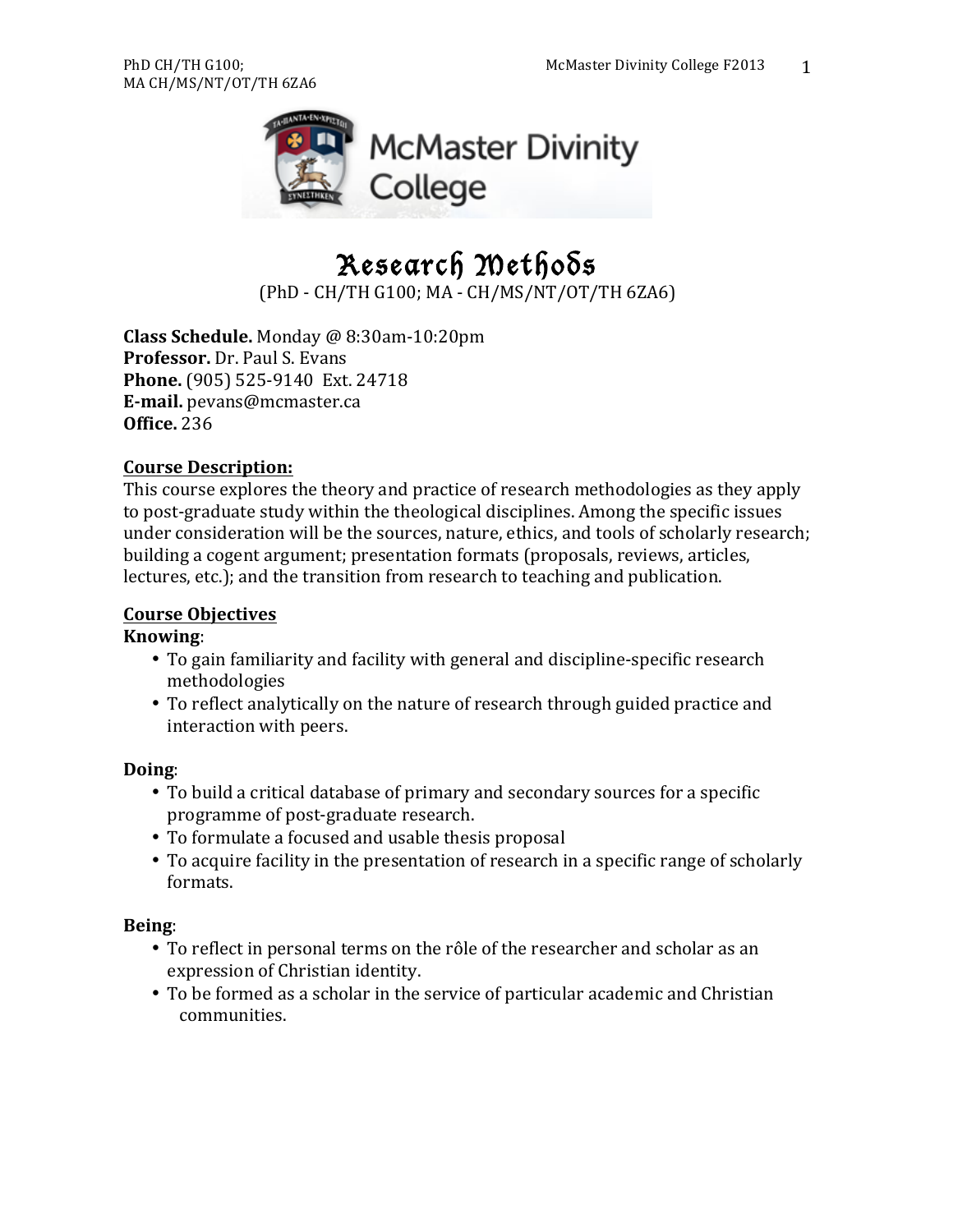# **Required Textbooks**

- Bolker, Joan. *Writing Your Dissertation in Fifteen Minutes a Day: A Guide to Starting, Revising, and Finishing Your Doctoral Thesis*. New York: Henry Holt, 1998.
- Porter, Stanley E. *Inking the Deal: A Guide for Successful Academic Publishing*. Waco: Baylor University Press, 2010.
- Readings emailed or handed out in class

# **On Reserve at the Library**

Bolich, Gregory G. *The Christian Scholar: An Introduction to Theological Research.* Lanham, MD: University Press of America, 1986.

Thomas, R. Murray, and Dale L. Brubaker. *Theses and Dissertations: A Guide to Planning, Research and Writing.* Westport, CT: Bergin and Garvey, 2000.

All required textbooks for this class are available from the College's book service, READ On Bookstore, McMaster Divinity College. Texts may be purchased on the first day of class. For advance purchase, you may contact READ On Bookstores, 304 The East Mall, Suite 100, Etobicoke, ON M9C 5K1: phone 416-620-2934; fax 416-622- $2308$ ; e-mail books@readon.ca. Other book services may also carry the texts.

# **Required Computer Program**

One of the following computer programs are required for this course:

- **Endnote** (does not have to be the latest version). Available at *Titles* Bookstore at Student rate discount
- **RefWorks** free for all McMaster students
- Other bibliography software –must be approved by the professor

# **Course Evaluation:**

The assignments and their weights are as follows:

# **1. 20%. Annotated Bibliography: Due: September 23**

Using a bibliography computer program, the student will begin to build a database of bibliographic resources in a specific area of research. These resources will be compiled into a bibliography of relevant books and articles that provides the necessary data regarding publication (see MacDiv style guide). As well, following each bibliographic item, the student will provide their own 'annotations'; that is, 100-200 words explaining the author's thesis and what evidence or arguments used to support it. (Annotations should be recorded in the bibliography program for later use.) Annotations must show that you have read and understood the article or book and assess the relevance of the item for your own research project.

# **PhD requirements**: 15 books + 10 articles

**MA requirements**: 7 books + 5 articles

Assignments *must* list the bibliographic program used in compiling the bibliography.

*Optional: Attend the Endnote Workshop on September 16, 12:20-1:20pm.*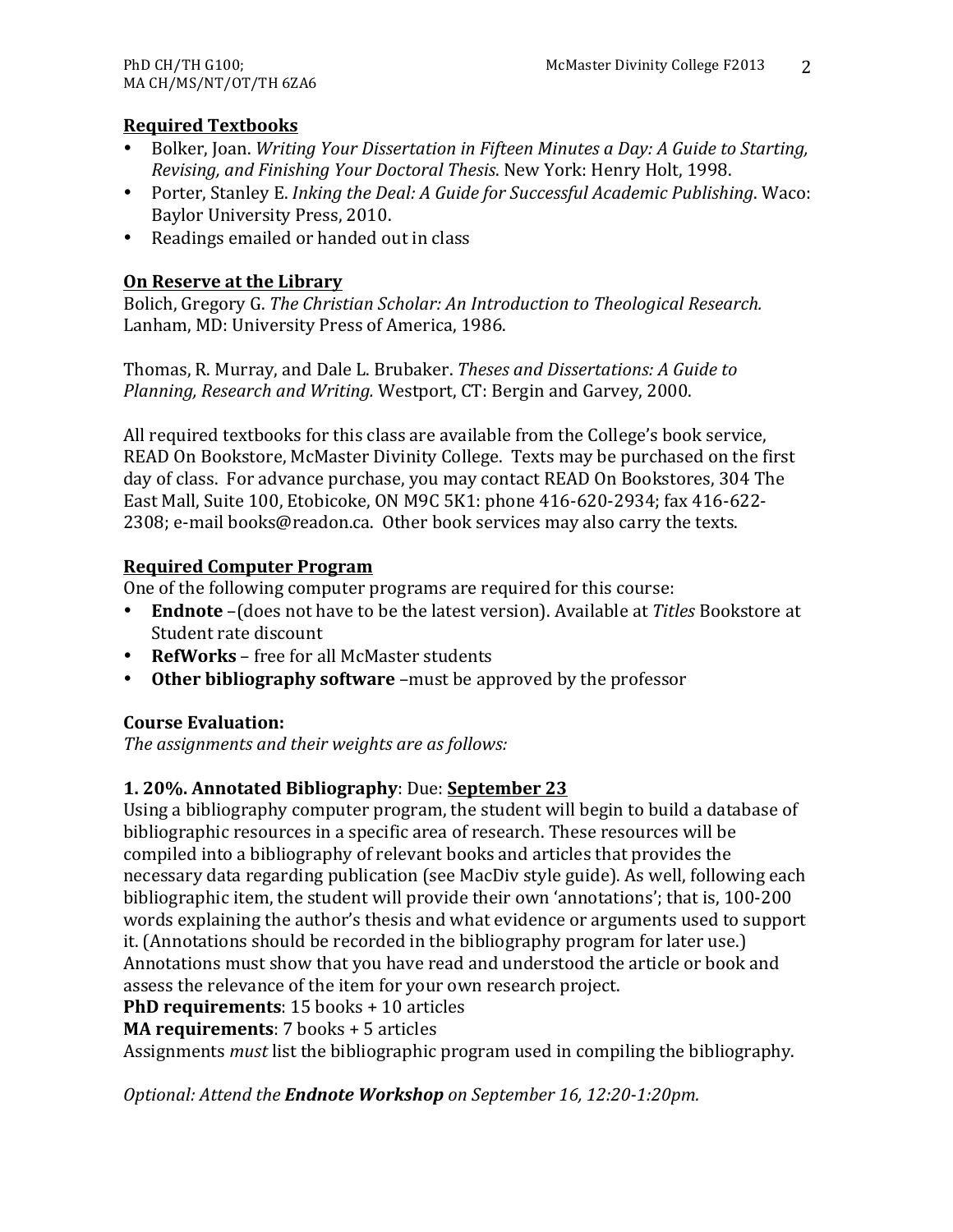# **2. 20%. Book Review**: 6 pages. Due **September** 30

This paper will review a recent book (maximum 10 years old) in the student's specific research field.

The review will:

- Summarize the content
- Relate its content to current scholarly literature and debate
- Critically assess its arguments and positions

### **3. 20%. Summary of Research Methodology.** 6 pages. **Due dates:**

- **October 14** (New Testament & Historical, Theological Studies)
- October 21 (Ministry Studies, Old Testament Studies)

Following lectures on discipline-specific (i.e., Old Testament, New Testament, Theology, History, Practical Theology /Ministry studies) methodologies by guest lecturers from the MacDiy faculty, students will write a paper on methodological issues in their chosen discipline. This paper will summarize issues of methodology in their academic field with special reference and application to a student's particular area of research interest. This paper will draw on the appropriate lecture as well as additional resources recommended by guest lecturers.

#### **4. 10%. Research Abstract. 1 page.** Due dates:

# • November 4

Students will write a short abstract summarizing their proposed thesis topic. This abstract represents a student's initial formulation of their topic, which will be further defined and explored in their research proposal.

# **5. 30%. Research Proposal: Work in Progress MA due date: November 25**

Length of Proposal:

- $MA 10-15$  pages (not including bibliography)
- **PhD** 20-25 pages (not including bibliography)

Students will prepare a research proposal based on the abstract submitted beforehand. The proposal will describe the thesis or research question and the methodology intended to be employed. It will include a literature review that critically acts with relevant secondary literature and shows how your proposal responds to this body of research. The proposal will also summarize anticipated conclusions or outcomes. As this proposal is a "work-in-progress," students should identify any difficulties encountered and further questions their research elicits. Proposals will be graded on the logic of their argumentation, their clarity of expression, their understanding of the relevant scholarly literature and the methodology(ies) employed and their potential to contribute to the accumulated wisdom of the field.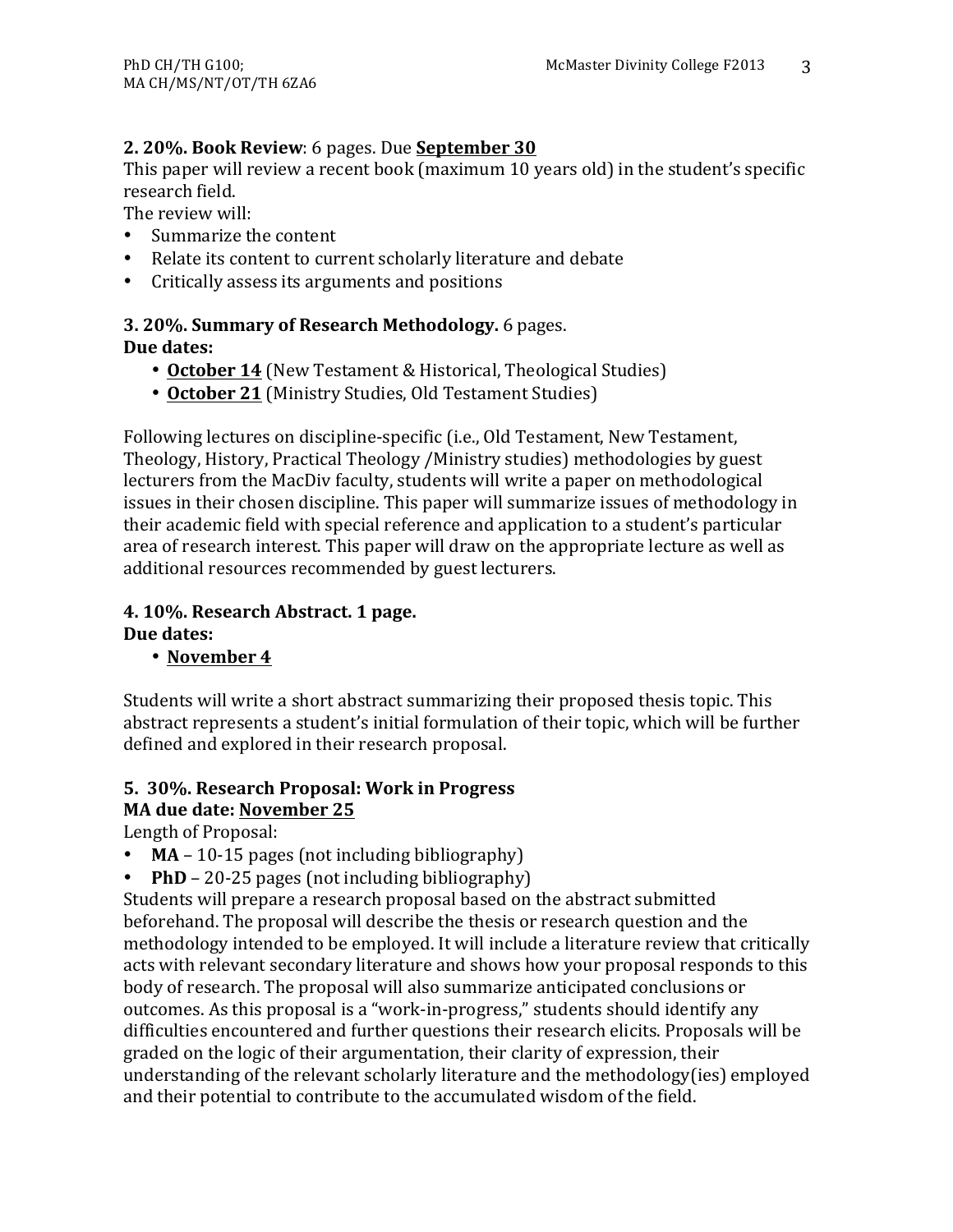#### **Additional requirements for PhD students: Presentation**

In addition to the written requirements, doctoral students will present their research proposal orally to the class. Presentations must not consist in simply reading their written proposal but must take the form of a creative 20-25 minute presentation that makes the research accessible and engaging to each student (regardless of their discipline). Following the presentation there will be 10 minutes of questions and interaction.

- Presenters are required to email **to the professor** written summaries (not the actual proposal) of their presentation for fellow students **one week in advance** of their oral presentation.
- Late submissions of written summaries handouts will result in presentation being penalized 10% per day.

#### **PhD** Grading:

- Written proposal **15%**
- Class presentation **15%**

#### **PhD Due dates:**

Written proposals are due **one week before** oral presentations:

Oral presentations will take place on four dates:

- **November 11**
- **November 18**
- **November 25**
- **December 2**

# **College Style for Submission of Written Work**

All written work is to be submitted in accordance with the McMaster Divinity College Style Guide for Essays and Theses, available on the McMaster Divinity College website. http://www.mcmasterdivinity.ca/sites/default/files/documents/MDCStyleGuideMar ch0413.pdf

All papers and assignments are to be submitted in electronic format (a pdf file) only. Email to pevans@mcmaster.ca. If you need a program for creating pdfs go to http://primopdf.com or http://www.pdf995.com for a free pdf maker. Include your last name in the file name of your attachment (e.g., evans.bibliography.pdf). To avoid late marks pdf papers must be received at the **beginning of class** on the day on which they are due (i.e., before  $10:31$ am).